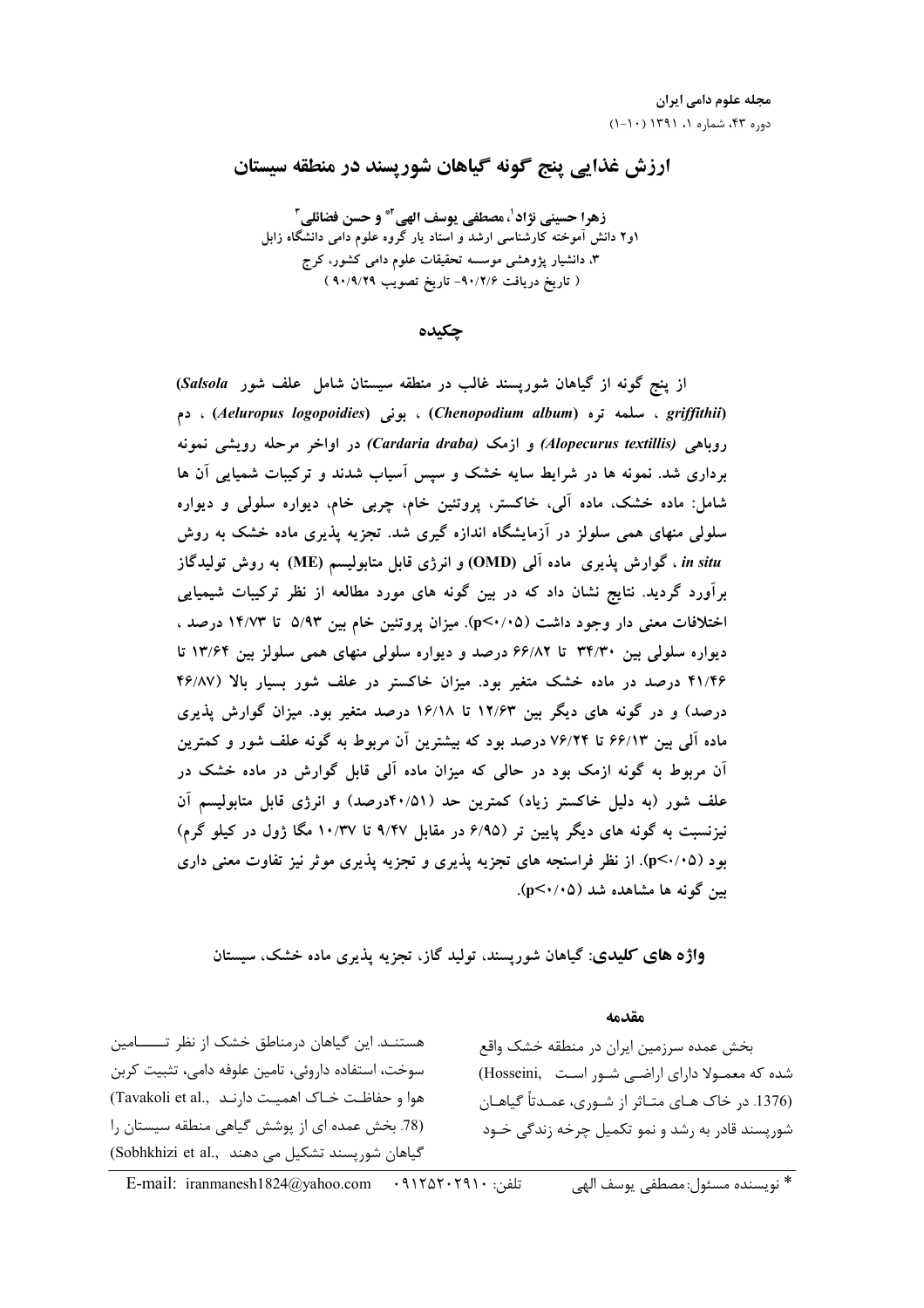(1385. در طول دوره خشکی به دلیل محـدودیت منـابع علوفه در منطقه، گیاهـان شوریـسند منبـع اصـلی قابـل دسترس دام های چراکننده به شمار می رونـد. از جملـه گیاهان شورپسند غالب در منطقـه گونـه هـای سـلمه تره (Chenopodium album)، علف شور Salsola) eriffithii)، بونی (Aeluropus logopoidies)، دم (er (Alopecurus textillis) و ازمك Cardaria ا می توان نام برد.  $draba)$ 

ايـن گياهـان در اراضـي شـور و خـاک هـاي رس و همچنین، تیه های شنی سـاحلی مـی روینـد (Asadi  $.1380)$ 

در بررسـی .Laudadio et al (۲۰۰۹) کـه بـر روی گیاهان هالوفیت مورد چرای شتر، در جنوب تونس انجام دادند، دریافتند که دامنه تغییرات پـروتئین خـام، فیبـر، خاکستر و عناصر معدنی در این نوع گیاهان بـسیار زیـاد بوده و میزان خاکستر در بعضی از این گونـه هـا ممکـن است بیش از ۳۰ درصد در ماده خشک برسد.

بر اساس تحقیقات انجام شده ترکیبـات شـیمیایی و ارزش غذایی علف گونه هـای شورپـسند بـسیار متغیـر بوده که این تغییرات نه تنها مربوط به تفاوت های گونـه ای بلکه تحت تاثیر تفاوت های منطقه ای قرار می گیرد (Ayoub & Malcom, 1993; Kocheki et al., 1372; Bashtini & Tavakoli همچنسین، Filekesh, 1378) (١٣٨١) ارزش غــذايي بــنج گونــه غالــب از گياهــان شورپسند مناطق بیابانی خراسـان را مـورد بررسـی قـرار داده و میزان پروتئین خام را بین ۶/۰ تا ۱۱/۶ درصد، چربی خام را بین ۴/۲ تا ۶/۸ درصد و فیبر خـام را بـین ۸/۵ تا ۲۰/۴ درصد گزارش کردند. در بررسی Bagheri .Rad et al (١٣٨۶) كيفيت علوفه سه گونه علف گندمي را در منطقه شور و قلیایی اینچه برون مورد بررسی قـرار  $\mu$  داده و گزارش کردند که علوفه A. lagopoides كيفيت را دارا بود. به هـر صـورت وجـود تفـاوت و تغییرات در ترکیبات و ارزش غذایی علوفـه تحـت تـاثیر نوع و گونه گیاهی بوده که خود تابعی از شرایط محیطی و منطقه ای هستند. علاوه بر ایـن نـوع و وضـعیت دام های منطقه در انتخاب گیـاه وتـرجیح در مـصرف گونـه های گیاهی مؤثر است و بر حسب اینکه این گیاهـان بـه تنهایی و یا مخلوط با علوفه های دیگر مصرف و یـا چـرا

 $Heady &$  شوند بر ارزش غـذایی آن هـا مـوثر اسـت ( & Heady Dennis Chid, 1994. بنابراين، تعيين ارزش غذايي گیاهان در هر منطقه به دلیل شرایط اقلیمــی متفـاوت و وجود گونه های مختلف ضروری است. پژوهش حاضر در همین راستا و به منظور بررسی ارزش غذایی پنج گونـه غالب شوریسند موجود در منطقـه خـشک سیـستان بـا اسـتفاده از روش هـای آزمایـشگاهی (in vitro) و نیـز تكنيك in situ انجام شد.

## مواد وروش ها

منطقه مورد مطالعه

منطقه مورد مطالعـه در تمـام طبقـه بنـدى هـاى اقلیمی از نوع گرم و خشک محسوب شده به نحـوی کـه میانگین دمای سالانه ۲۱ درجه سانتی گـراد و میـانگین بارش سالانه ۶۱ میلی متر می باشـد. خـاک آن نیـز بـه دلیل بالا بـودن امـلاح در رده خـاک هـای شـور و شـور قلیایی محسوب شـده کـه در اثـر شـوری خـاک عمـده پوشش گیـاهی از گیاهـان شورپـسند مـی باشـد. منبـع غـذایی اصـلی دام هـای منطقـه از همـین گیاهـان مـی باشد(Negaresh & Khosravi, 1379).

#### نمونه برداري

كياهسان مسورد مطالعسمه شسامل سسلمه تره (Chenopodium album)و علـف شـور (Salsola griffithii) از خـانواده اســفناجيان (Chenopodiacea) ، دم روبــــاهي(Alopecurus textillis) و گيـــــاه بــــوني (Aeluropus logopoidies) از خانواده گرامینه و ازمک (Cadaria draba) از خانواده شب بو (Cruciferae) بود.

نمونه گیری از گونه ها در اواخر مرحله رشد رویشی (اردیبهشت) که برای همه گونه ها هـم زمـان نیـز بـود، انجام گرفت. برای این منظور پنج محل مـشخص شـد و در هر محل به سه نقطه مراجعه شـد و در هـر نقطـه ده پایه گیاهی شناسایی و از بخش هوایی گیاه درهر پایـه از ارتفاع یک سانتیمتری سطح خاک قطع شـد. بـرای هـر نمونه به میزان حداقل ۵۰۰ گرم برداشت و پس از انتقال به آزمایشگاه در شرایط سایه خشک و سپس آسیاب شد. تعیین ترکیبات شیمیایی

میزان مـاده خـشک (DM)، یـروتئین خـام (CP)، چربی خام (EE)، خاکستر (ASH)، مـاده آلـی (OM) بــه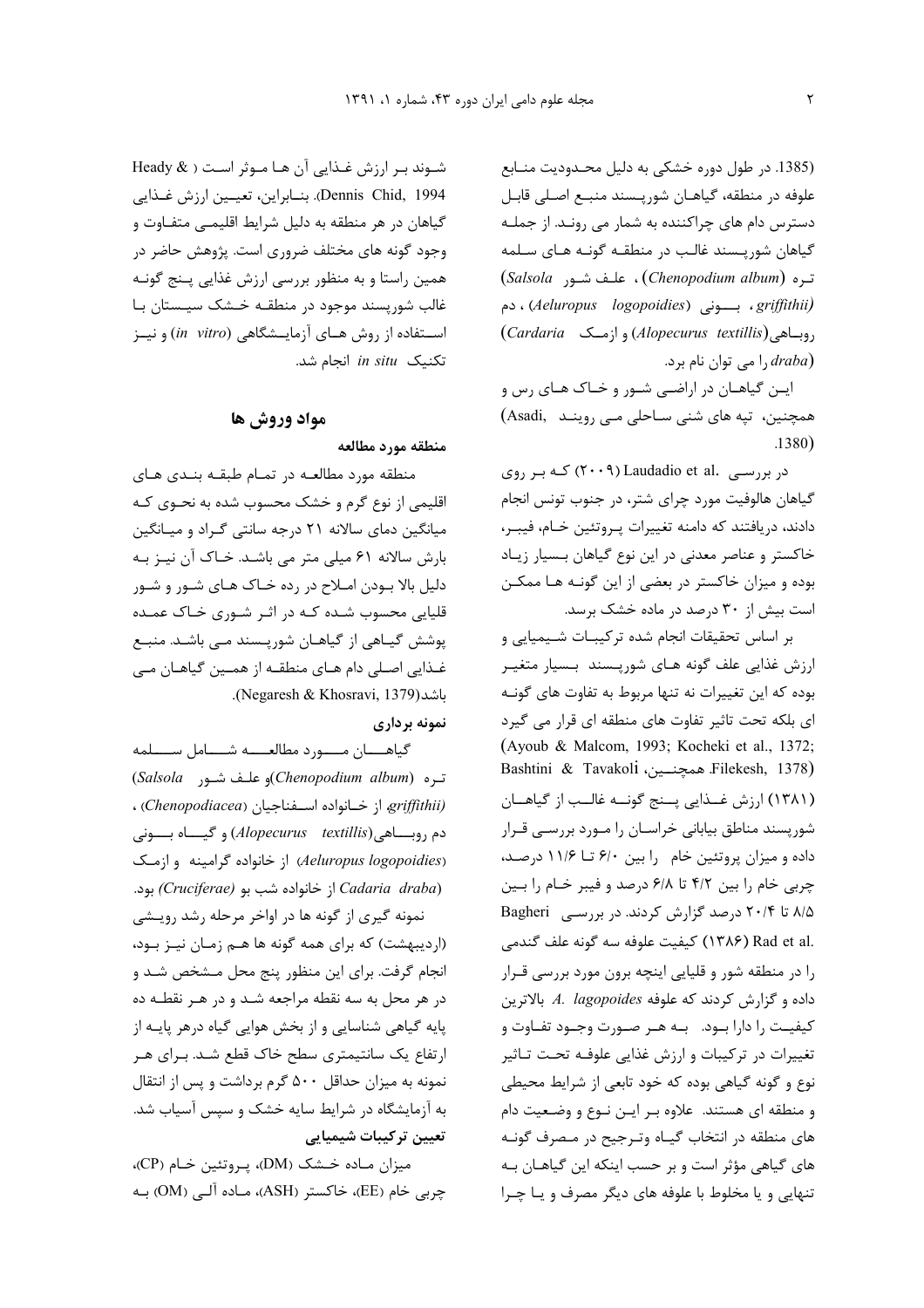روش AOAC (۱۹۹۰) و مقدار دیواره سلولی (NDF) و دیواره سـلولی منهـای همـی سـلولز (ADF) اسـتفاده از روش .Van soest et al (۱۹۹۱) اندازه گیری شد. آزمون توليد گاز

تعیین میـزان گـاز تولیـدی از تخمیـر نمونـه هـا مطابق بـا روش ,Menke & Steingass (١٩٨٨) انجـام گ فت.

برای این منظور شیرابه شکمبه از گوسفندان نر نژاد بلوچی (اخته و فیستوله دار) گرفتـه شـد. نمونـه هـا بـا استفاده از یک الک دو میلیمتری آسیاب شدند. مقدار ۵ +۲۱۰ میلی گرم نمونه (۳ تکرار) در داخـل هـر سـرنگ ریخته شد و به این سرنگ ها ۳۰ میلی لیتر محلول مایع شکمبه صاف شده حاوی بافر اضافه گردیـد و در دمـای ۳۹ درجه سانتیگراد آنکوباتور قرار داده شد. میزان تولید گاز در زمیان هیای ۲، ۴، ۸، ۲۲، ۱۶، ۲۴، ۴۸، ۲۴ و ۹۶ ساعت اندازه گیری و ثبت شد.

با استفاده از داده های به دست آمده، فراسنجه های  $p = b(1 - 1)$  تخمیر پذیری بر اساس معادله تصحیح شده ((-1 Orskov and McDonald (e<sup>-ct</sup>) مورد بررسی قرار گرفت.

بر آورد قابلیت هضم ماده آلی (OMD) و انرژی قابـل (ME) متابوليسم

برای تخمین قابلیت متغیر های مزبور از الگوهای : به شرح زير (١٩٨٨) Menke & Steingass,

 $OMD = \frac{\sqrt{3}}{4} + \frac{\sqrt{3}}{4} + \frac{\sqrt{3}}{4}$  $ME = \frac{7}{7} + \frac{1}{7}$   $\sqrt{G}P + \frac{1}{7} \cdot \sqrt{C}P + \frac{1}{7} \cdot \sqrt{C}P^2$ استفاده شد که در آن OMD:قابلیت هضم ماده آلـی (گرم در کیلوگرم ماده خشک)، GP: حجم گـاز تولیـدی تصحیح شده برای ۲۴ ساعت (میلی لیتر در ۲۰۰ میلی گرم ماده خشک)، CP: پروتئین خام (گرم در کیلوگرم ماده خشک)، ASH: خاکستر خام (گرم در کیلوگرم ماده خـشک)، ME : انـرژی قابـل متابوليــسم (مگــاژول در کیلوگرم ماده خشک) می باشد.

تجزیه پذیری ماده خشک

تجزیه پذیری ماده خشک با استفاده از سـه راس گوسفند نر بالغ نژاد بلوچی بـا میـانگین وزن ۲/۵± ۳۵ كيلوگرم كه در شكمبه آن ها فيستولا نـصب شـده بـود، انجام شد. گوسـفندان بـا جيـره اي در سـطح نگهـداري (برآورد شده بر اساس جداول AFRC، ۱۹۹۲) با استفاده

از مواد خوراکی موجود (یونجه خشک، کاه، جو و کنجاله تخم پنبه) تغذیه شدند. برنامه خوراک دهی در دو وعـده صبح ساعت ٨ صبح و ۵ بعدازظهر تنظيم شـد وآب بـه طور آزاد در اختیار دام ها قرار داشت.مقـدار پـنج گـرم نمونـه خـشک و آسـیاب شـده در داخـل کیــسه هـای داکرونی به ابعـاد ۸×۱۵ سـانتی متـر و قطـر منافـذ ۵۰ میک ون قـرار داده شـد (Ørskov et al., 1980). کیـسه های حاوی نمونه برای مدت زمان های صـفر، ۳، ۶، ۱۲، ۲۴، ۴۸، ۷۲ و ۹۶ ساعت در شکمبه گوسفندان قـرار داده شد و پس از گذشت هر یک از زمان های مــورد نظــر، از شکمبه خارج و پس از شستشو بـه مـدت ۴۸ سـاعت در آون با دمای ۶۵ درجـه سـانتی گـراد خـشک گردیـد. از تفاوت نمونه اوليه و باقي مانـده نمونـه در كيـسه بخـش تجزیه شده یا ناپدید شده نمونه محاسبه شد. داده هـای به دست آمده با استفاده از برنامـه Neway و بـر اسـاس (Ørskov et پردازش شدند P= a+b(1-e<sup>-ct</sup> ) معادله نمایی al., 1980). در این معادله P درصـد تجزیــه پــذیری در زمان a ، t بخش سريع التجزيـه و محلـول، b بخـش نامحلول که بطور بالقوه تجزيه پذيراست، (a + b) بخشي از نمونه که به طور بالقوه تجزیه پذیر هستند، C سـرعت تجزیه پذیری که به صورت (درصد درساعت) بیـان مـی شود. میزان تجزیه پذیری مؤثر (ED) به صورت ED= a - محاسبه شد که k میزان جریان یا سـرعت $-[b\times c/c+k]$ عبور مواد در شکمبه است که در ایـن تحقیـق ۰/۰۲ در نظر گرفته شد.

# تجزيه تحليل آماري اطلاعات

داده های بدست آمده برای ترکیبـات شـیمیایی، تجزیه پذیری ماده خشک و فراسنجه های آزمون گاز در قالب طرح كاملاً تصادفي تجزيه آماري شـدند. اطلاعـات حاصله ابتدا از نظر نرمال بودن بـا 15 Minitab version بررسی و سپس توسط نـرم افـزار آمـاری SAS (۲۰۰۲) مورد تجزيه قرار گرفت و ميانگين ها با استفاده از آزمون چند دامنـه ای دانکـن بـا یکـدیگر مـورد مقایـسه قـرار گر فتند.

# نتايج و بحث

# تر کیبات شیمیایی

ترکیبات شیمیایی گیاهان مورد مطالعه در جدول ۱ نشان داده شده است. در تمام متغیرهـا ی تعیـین شـده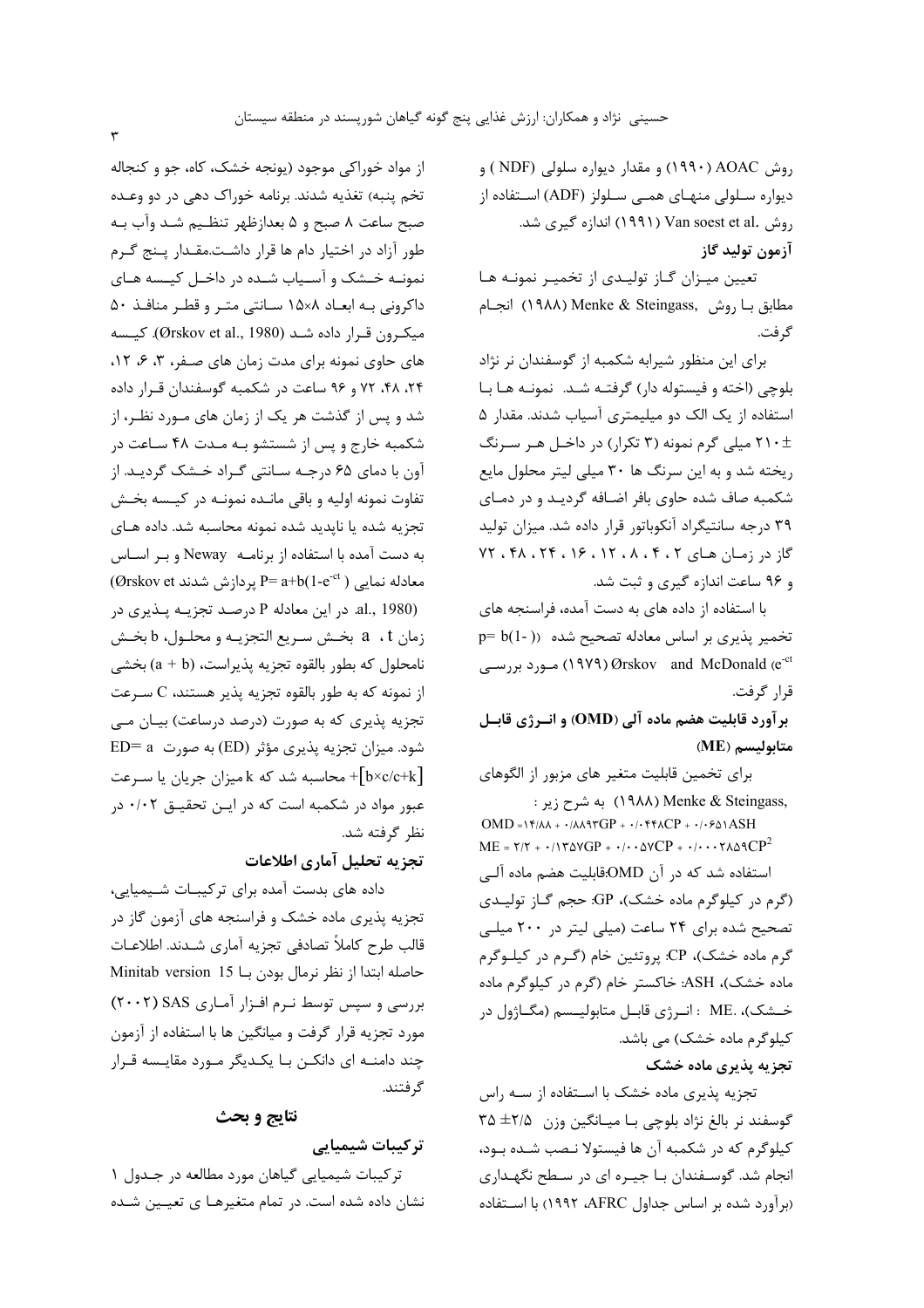اختلاف معنے داری بین گونیه هیا میشاهده شید (p<٠/٠۵). میزان ماده خشک در بین گونـه هـای مـورد آزمایش از ۸۶/۳۷ تا ۹۲/۰۱ درصد متغیر و بیشترین ميزان مـاده خـشک مربـوط بـه گونـه S. griffithii . كمترين آن مربوط به گونـه C. draba بـود. در بررسـي .Ranjbari et al (۱۳۷۵) میزان ماده خشک را برای چند گونه شوریسند ۹۴/۱ تا ۹۵/۸ درصد گزارش کردند.

همچنـين، Bashtini & Tavakoli (١٣٨١) ميـزان ماده خشک ۵ گونه شوریسند را از ۸۶/۳ تا ۹۳/۴ درصد گزارش کردند که با نتایج تحقیــق حاضـر مطابقـت دارد. بیشترین ماده آلی در گونه AV/۳۷) A. textillis درصد) بود که بـا بقيــه گونــه هــا اخــتلاف معنــى دارى داشـت (p<٠/٠۵). در مطالعه ای که Hormozipour (١٣٨٨) بر روی شش گونه گیاه منطقه سیستان انجام داد، میزان ماده آلی این گیاهـان را بـین ۸۱/۰۸ تــا ۹۲/۳۶ درصـد بیان کرد. همچنین، در بررسی انجام شده توسط Peiravi (۱۳۸۸) که بهر روی ۹ گونسه گیساه مرتعمی سیستان انجام شد، ماده آلی گونه های مورد مطالعه را Dubbs et al. .بین ۶۳/۷۷ تا ۸۳/۶۰ درصد گزارش داد.

(۲۰۰۳) در مطالعه ای بر روی گیاهان مرتعی نشان دادنـد كـه اثـر متقابـل نمونـه بـرداري و فـصل بـر روى ترکیبات شیمیایی گیاهان و از جمله ماده آلی معنـی دار بود (p<٠/٠۵). میزان خاکستر موجود در گیاهان مورد بررسی از ۱۲/۶۳ تا ۴۶/۸۶ درصد متغیر بود به نحوی که بالاترین آن مربوط به گونه علف شور بود که با گونه های دیگر اختلاف معنی داری را نــشان داد (p<۰/۰۵). نتــایج

این بررســــــی با یافتـــه هــای Hormozi pour (۱۳۸۸)، (۱۳۸۸) Peiravi و Laudadio et al. (۲۰۰۹) مطابقت دارد. در حقیقت بالا بودن میزان خاکستر در ایـن گونـه هـای گیاهی را می توان به شوری زیاد خـاک و خاصـیت ایـن گیاهـان در جـذب كـاتيون هـا نـسبت داد. Asri (١٣٧٧) بیان نمود که با افزایش مقدار شـوری محـیط بـه دلیـل جذب و تجمع عناصر معدنی توسـط گیاهـان شوریـسند مقدار خاکستر آنها نیز بالا می رود.

پروتئین خام در بین سه گونه گیاهی مورد مطالعه از ۵/۹۳ تا ۱۴/۷۳ درصد متغیر و بیشترین مقـدار (۱۴/۷۳  $C.$   $d$ درصد) متعلـق بـه گونـه  $C.$   $d$  و كمتـرين مقـدار .۵/۹۳ درصد) متعلق به گونه S. griffithii بود.

.Narren et al) ميزان پروتئين خام حاصل از تجزیه چند گونه شورپسند خانواده اسفناجیان را از ۹ تا ۲۲ درصد گزارش کرده اند. .Kocheki et al (۱۳۷۲) میزان پروتئین خام را برای ١٢ گونه شورپسند بين ٨/٢ تا ١٩/٢ درصد گزارش دادند. Bashtini & Tavakoli (۱۳۸۱) میزان پروتئین خام پنج گونه شوریسند را بـین ۶/۲ تا ۱۱/۶۳ درصد گزارش کرده انـد. داده هـای ايـن آزمایش نیز در محدوده نتایج بعضی محققین می باشـد. حداقل میزان پروتئین خام مورد نیاز نگهداری در جیـره نشخوار کنندگان ۷/۵ درصد بـرای بزهـا پیـشنهاد شـده است (NRC, 1981). بنابراين، با توجه به ميزان پروتئين خام در گونه های مورد مطالعه بـه جـز S. griffithii کـه کمتر از این مقدار می باشد، نیاز پروتئین خـام دام هـای تغذيه كننده از گياهان مزبور تامين مي شود.

| <b>SEM</b>             | گونه گیاهی                                  |                                                         |                             |                                                     |                                                  |            |
|------------------------|---------------------------------------------|---------------------------------------------------------|-----------------------------|-----------------------------------------------------|--------------------------------------------------|------------|
|                        | Cardaria<br>draba                           | Alopecurus<br>textillis                                 | Aeluropus logopoidies       | Chenopodium album                                   | Salsola griffithii                               |            |
| $\cdot/\Delta V \cdot$ | $\lambda$ ۶/۳ $\gamma^d$                    | $\lambda$ 9/ $\cdot$ $\zeta$ <sup>c</sup>               | $91/91^a$                   | 9.190                                               | $97/1^a$                                         | DM         |
| .1990                  | $\lambda f/\lambda^b$                       | $\lambda Y/Y^a$                                         | $\lambda f/\Delta \Delta^b$ | $\lambda \Upsilon / \lambda \Upsilon^b$             | $\Delta \Upsilon / \Upsilon^c$                   | <b>OM</b>  |
| .7090                  | 10/7                                        | 17/5                                                    | $10/Ff^b$                   | $18/10^b$                                           | $f$ ۶/۸ $v$ <sup>a</sup>                         | <b>ASH</b> |
| $\cdot$ /٢ $\cdot$     | 17.5                                        | $Y/\mathcal{F}^d$                                       | $9/\tau\gamma^c$            | $15/yr^a$                                           | $\Delta$ /9 $\tau$ <sup>e</sup>                  | CP         |
| .784                   | $F/Ff^a$                                    | $\mathbf{r}/\mathbf{r}\boldsymbol{\omega}^{\mathrm{b}}$ | $Y/\Lambda V^c$             | $\Upsilon/\Upsilon$ <sup>d</sup>                    | $.47^e$                                          | EE         |
| .795                   | $\mathbf{Y}$ $\mathbf{Y}$  9 $\mathbf{Y}^d$ | $f1/f5^a$                                               | $\tau\tau/\Delta\gamma^b$   | $\mathbf{r}\mathbf{r}/\cdot\mathbf{r}^{\mathrm{c}}$ | 17/5                                             | ADF        |
| $1/f \cdot Y$          | $f$ ۶/۸ $\Lambda$ °                         | $55/10^a$                                               | $\Delta$ 9/ $55$            | $fV/\lambda^c$                                      | $\mathbf{r}\mathbf{r}/\mathbf{r}\cdot\mathbf{d}$ | <b>NDF</b> |

جدول ١- میانگین ترکیبات شیمیایی (درصد) گونه های مورد مطالعه

OM، ماده آلي، ASH، خاكستر، CP، پروتئين خام، EE، چربي خام، ADF، ديواره سلولي بدون همي سلولز، NDF، ديواره سلولي، SEM، خطاي استاندارد میانگین. در هر ردیف ارقام با حروف نا مشابه اختلاف معنی دار (p≤٠/٠۵) دارند.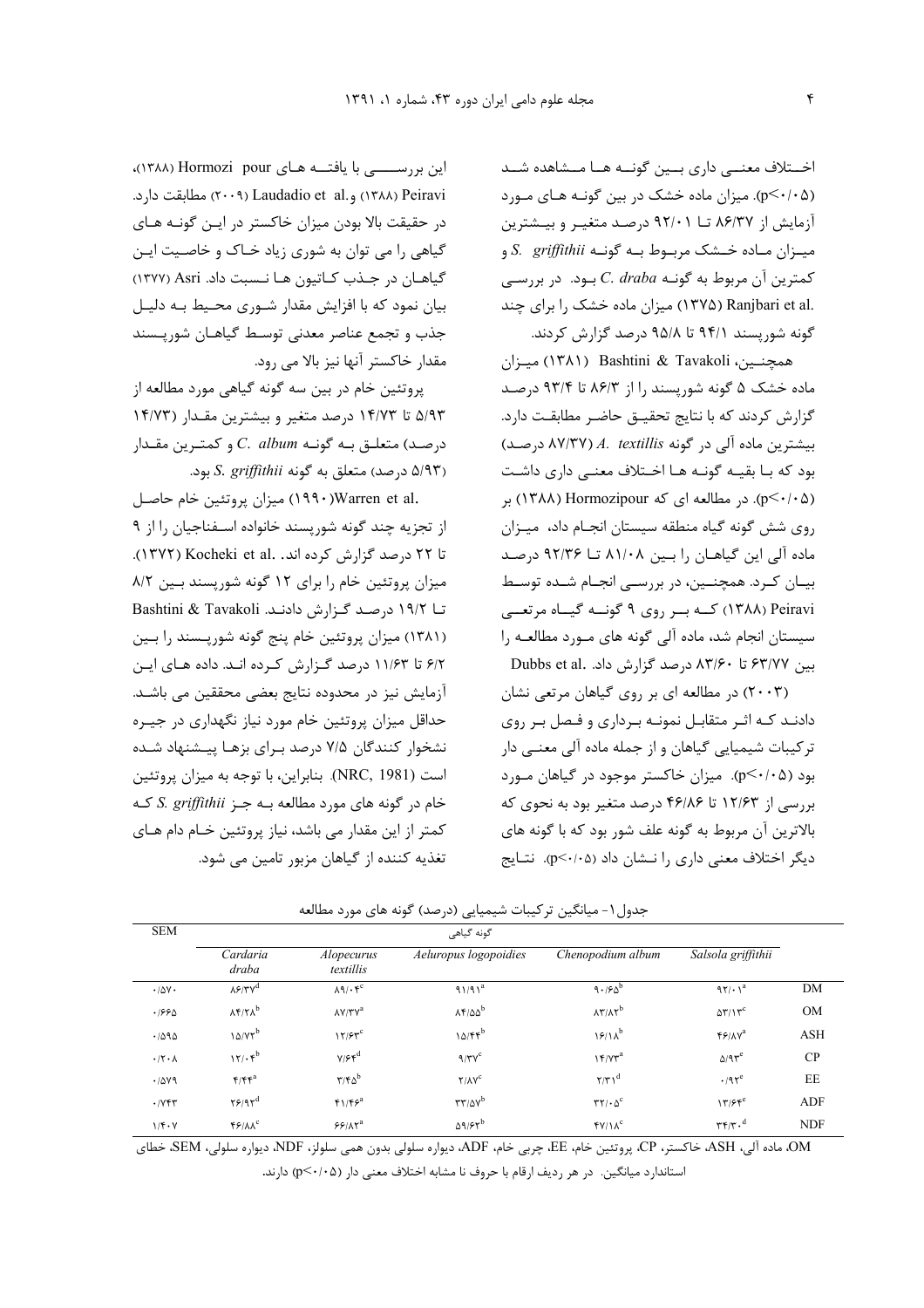میزان دیواره سلولی منهای همی سلولز در گونه های مورد مطالعه از ۱۳/۶۴ تا ۴۱/۴۶ درصد متغیر و بالاترین آن مربوط به گونه A. textillis و کمترین میزان مربوط (١٣٨٤) Bagheri Rad et al. بود. S. griffithii به گونه دیواره سلولی گونه A. logopoidies را در مرحله رشد رویشی و بذردهی به ترتیب ۳۰/۸۰ و ۴۵/۶۹ درصد گزارش کردند. دیواره سلولی نیز دامنه ای بین ۳۴/۳۰ تا ۶۶/۸۲ درصد را نشان داد و بیشترین آن در گونه دم روباهی و کمترین آن در گونه علف شور مشاهده شد. بالا بودن میزان خاکستر در گونه علف شور سبب کاهش نسبی دیواره سلولی در این گیاه شده است.

بنا به گزارش Tavakoli (۱۳۸۱) Bashtini & Tavakoli ميزان فيبر خام ۵ گونه شورپسند بين ۸/۶ تا ۲۰/۵درصد متغیر بوده است. Kocheki et al. (۱۳۷۲) میزان فیبر خام را برای ۱۲ گونه شوریسند بین ۱۶/۱ تا ۲۴/۱ درصد و Filekesh (۱۳۷۸) این ترکیب را برای ۳۷ گونه شوریسند بین ۷/۰۳ تا ۳۵/۹۶ درصد گزارش کر ده اند.

با رسیدن گیاه، میزان نسبت بخش های فیبری مانند دیواره سلولی و دیواره سلولی منهای همی سلولز افزایش می یابد.

بنابراین، مرحله رشد یکی از مهم ترین عوامل موثر بر ترکیب و ارزش غذایی علوفه مرتع می باشد، زیرا به موازات رشد گیاه بافت های استحکام بخش و نگهدارنده افزایش می یابد. این بافت ها بیشتر از کربوهیدرات های ساختماتی از جمله سلولز، همی سلولز و لیگنین تشکیل شده اند. بنابراین، با کامل شدن دوره رشد گیاه، بر مقدار كربوهيدرات هاي فيبري افزوده مي شود. اختلاف موجود بین کیفیت علوفه گونه های مختلف را می توان به توانایی ذاتی آنها در گرفتن مواد غذایی خاص از خاک و تبدیل آنها به بافت گیاهی، تفاوت در شرایط رویشگاهی و تفاوت در مرحله برداشت این گیاهان مربوط دانست (El-shaer, 1993 : Ghorchi et al., 1375).

### روند تولید گاز و فراسنجه های آن

میزان حجم گاز تولیدی توسط گیاهان مورد مطالعه در زمان های مختلف انکوباسیون در جدول ۲ نشان داده شده است. میانگین حجم گاز تولید شده در ساعات مختلف انكوباسيون بين گياهان مختلف مورد

مطالعه معنى دار بود (p<٠/٠۵). با افزايش مدت زمان انکوباسیون تا ساعت ۷۲ روند تولید گاز برای تمام گونه های گیاهی مورد مطالعه روند افزایشی را نشان داد، اما بعد از آن به حالت نسبتاً ثابت رسید.

تولید گاز در ساعت ۹۶ انکوباسیون دامنه ای بین ۳۵/۹۹ تا ۷۹/۳۶ میلی لیتر را نشان داد، به طوری که گیاه دم روباهی بیشترین و علف شور کمترین تولید گاز ,ا داشتند(p≤٠/٠۵). میزان تولید گاز عمدتاً تحت تاثیر ترکیبات شیمیایی گیاه قرار می گیرد.

در گونه علف شور میزان خاکستر بسیار بالا (۴۶/۸۷ درصد) بود که این پدیده می تواند باعث کاهش گاز

توليدي گردد (Menke & Steingass, 1988). Norton (۲۰۰۳) گزارش داد که مواد خوراکی باید حداقل حاوی ۱۰ درصد پروتئین خام باشند تا فعالیت میکروبی در شکمبه مطلوب باشد. بنابراین، مواد خوراکی با کمتر از ۱۰ درصد پروتئین خام می تواند سبب کاهش فعالیت میکروبی در شکمبه گردد و در نتیجه منجر به تولید گاز کمتر شود. در علف شور نه تنها میزان پروتئین خام (۵/۹۳ درصد) از میزان مطلوب پایین تر بود، بلکه وجود خاکستر زیاد و پایین بودن میزان ماده آلی نیز در محدود نمودن تخمير و توليد گاز موثر بوده اند.

این نتایج یافته های Hormozi pour (۱۳۸۸) که از بررسی چند گونه مرتعی منطقه سیستان گزارش شده است را تایید می کند.

از طرفی دیگر نتایج بررسی های .Laudadio et al (۲۰۰۹) بر روی گیاهان هالوفیت جنوب تونس، نشان داد که بین مقادیر پروتئین خام و کربوهیدرات های ساختمانی در گیاهان هالوفیت رابطه نسبی معکوس وجود داشت، بطوریکه با افزایش کربوهیدرات های ساختماني، پروتئين خام كاهش يافت.

از نظر فراسنجه های تولید گاز ، مولفه های c و b بین گیاهان مورد مطالعه با یکدیگر اختلاف معنی داری را نشان دادند (p<۰/۰۵). بیشترین سرعت تولید گاز (بخش C) و نیز توان تولید گاز (بخش b) به ترتیب مربوط به گونه گیاهی ازمک (۱۳۲/۰) و دم روباهی (۸۶/۴۶ میلی لیتر) بود.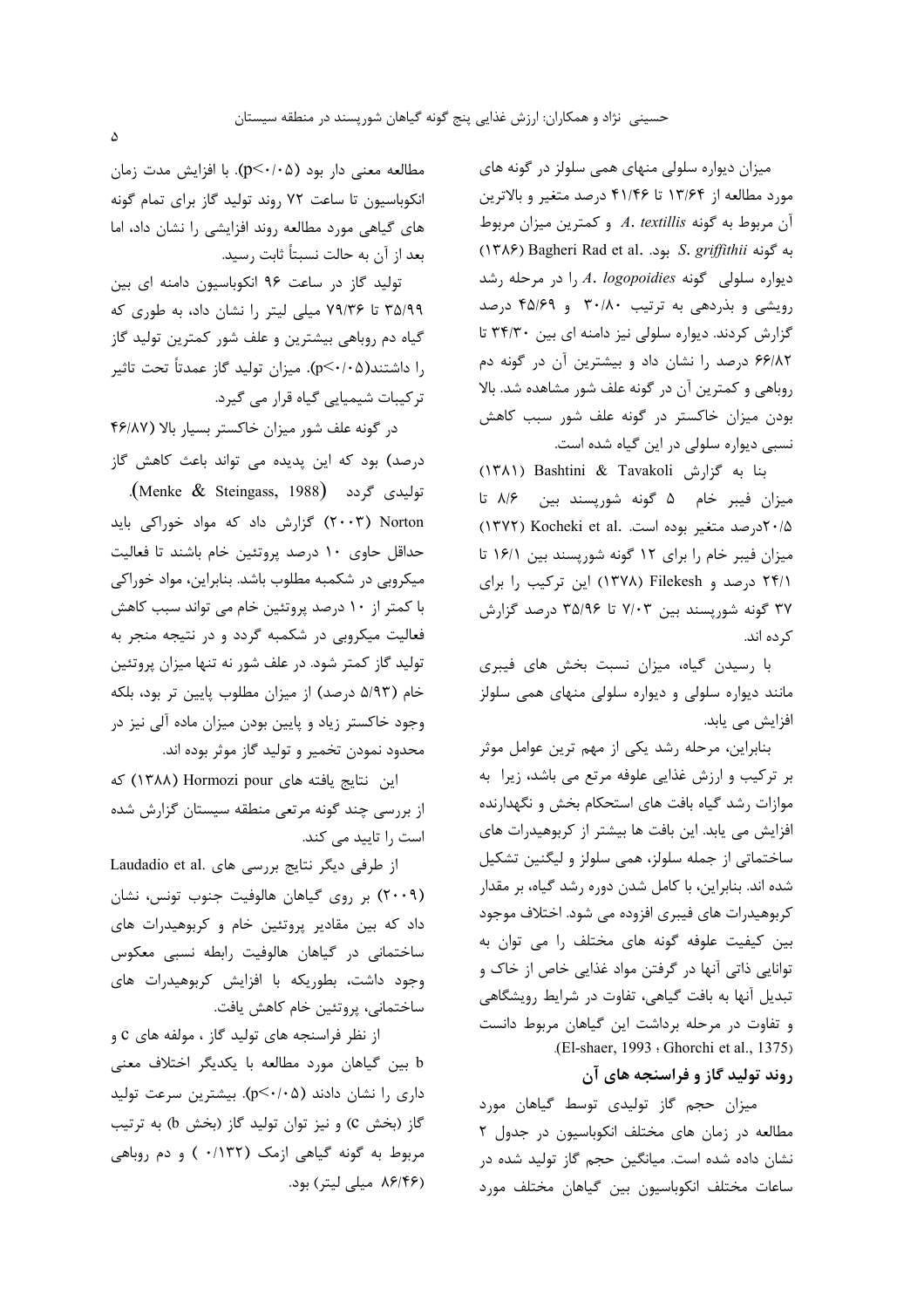|                                                        |                                                                                                        | گونه گیاهی                                                       |                                                                    |                                                                   |                         |
|--------------------------------------------------------|--------------------------------------------------------------------------------------------------------|------------------------------------------------------------------|--------------------------------------------------------------------|-------------------------------------------------------------------|-------------------------|
| Cardaria<br>draba                                      | Alopecurus<br>textillis                                                                                | Aeluropus<br>logopoidies                                         | Chenopodium<br>album                                               | Salsola<br>griffithii                                             |                         |
|                                                        |                                                                                                        |                                                                  |                                                                    |                                                                   | زمان انكوباسيون (ساعت)  |
| $\lambda/\tau\tau^a$                                   |                                                                                                        | $11/A\delta^b$                                                   | 17/6                                                               | $\lambda/\Lambda^c$                                               | ۴                       |
| $\mathbf{Y} \mathbf{V} / \cdot \mathbf{q}^a$           | $10/F1^c$                                                                                              | $15/Tr^{cb}$                                                     | $\mathcal{W}/\cdot \Lambda^b$                                      | $11/2V^d$                                                         | ۶                       |
| $\mathsf{TV}/\mathsf{F} \, \backslash^{\rm a}$         | $\mathbf{Y} \mathbf{Y}/\boldsymbol{\cdot} \mathbf{Y}^c$                                                | $\tau\tau/\gamma e^{cb}$                                         | $\mathbf{Y} \mathbf{Y} \cdot \mathbf{q}^b$                         | $1V/\cdot f^d$                                                    | λ                       |
| $\mathfrak{r}\Delta/\Delta\operatorname{V}^a$          |                                                                                                        | $\tau\tau/\tau\cdot^{\text{cb}}$                                 | $\mathbf{r}\mathbf{r}/\mathbf{r}$                                  | $\tau\tau/\gamma \cdot d$                                         | $\gamma$                |
| $\Delta \Upsilon / \mathfrak{S} \cdot {^{\mathrm{a}}}$ | $\Delta$ 9/9 $\mathfrak{r}^a$                                                                          | $fV/YQ^c$                                                        | $f\gamma/q q^d$                                                    | $\tau \gamma/\gamma \Delta^e$                                     | $\mathbf{Y} \mathbf{f}$ |
| $\Delta V/\lambda P^b$                                 | $\mathsf{Y}\mathsf{Y}/\mathsf{Y}\mathsf{q}^a$                                                          | $\Delta\Upsilon/\Lambda\Delta^{\rm c}$                           | $fV/Vr^d$                                                          | $\Upsilon \Upsilon / \Delta V^e$                                  | ۴۸                      |
| $\Delta\lambda/\lambda\tau^b$                          | $\mathsf{Y}\mathsf{P}/\mathsf{A}\mathsf{q}^{\mathrm{a}}$                                               | $\Delta \Upsilon / 99^c$                                         | $f\Lambda/ff^d$                                                    | $\mathbf{Y}\Delta/\mathbf{Y}\mathbf{Y}^e$                         | $Y\Upsilon$             |
| $0.191^b$                                              | $\mathsf{Y} \mathsf{Q} / \mathsf{Y} \mathsf{S}^a$                                                      | $\Delta \Upsilon / 99^c$                                         | $f\lambda/ff^d$                                                    | $\mathbf{r}\Delta/\mathbf{q}e^{\mathbf{e}}$                       | ۹۶                      |
|                                                        |                                                                                                        |                                                                  |                                                                    |                                                                   | فراسنجه های تولید گاز   |
| $50/10^{6}$                                            | $\lambda$ ۶/۴۶ <sup>a</sup>                                                                            | $\Delta \mathcal{A}/\mathfrak{F}\mathsf{V}^{\mathrm{C}}$         | $\Delta Y/\Lambda \mathfrak{r}^d$                                  | $\mathbf{r} \mathbf{a}/\mathbf{r} \boldsymbol{\Delta}^\mathrm{e}$ | $\mathbf b$             |
| $\cdot/\gamma\tau\tau^a$                               | $\cdot/\cdot \Delta \lambda^c$                                                                         | $\cdot/\cdot\Lambda$ rb                                          | .4.95                                                              | $\cdot$ / $\cdot$ 9) <sup>b</sup>                                 | $\mathbf c$             |
| 55/15                                                  | $59/75^d$                                                                                              | $\mathsf{V}\mathsf{Y}/\boldsymbol{\cdot}\mathsf{Y}^{\mathrm{b}}$ | $\mathsf{Y} \boldsymbol{\cdot} / \mathsf{Y} \mathsf{Y}^{\text{c}}$ | $Y$ ۶/۲۴ <sup>a</sup>                                             | <b>OMD</b>              |
|                                                        | $\mathop{\xi \cdot} / {\Delta \chi}^a$                                                                 | $\varphi\centerdot/\varphi\centerdot^a$                          | $\Delta\lambda/\lambda\Upsilon^a$                                  | $F \cdot / \Delta V^c$                                            | <b>DOMD</b>             |
| 9/06                                                   | $\ensuremath{\mathcal{N}}\xspace\cdot\ensuremath{\mathcal{N}}\xspace\ensuremath{\mathcal{N}}\xspace^a$ | $9/\mathfrak{r}\gamma^b$                                         | $9/59^b$                                                           | $\mathcal{F}/\mathfrak{A}\Delta^c$                                | <b>ME</b>               |
|                                                        | $\Delta\Delta/\Upsilon\Upsilon^{\rm b}$                                                                | $11/25^b$<br>$\mathbf{r}$ ۶/۲ $\boldsymbol{\delta}^{\mathrm{b}}$ |                                                                    |                                                                   |                         |

حدول۲- روند تولید گاز و فراسنجه های آن در گیاهان مورد مطالعه

b : بخش قابل تخمیر در طول زمان، c : سرعت تخمیر(درصد در ساعت)، OMD : گوارش پذیری ماده آلی (درصد)، DOMD : ارزش هضمی یا ماده آلی قابل هضم در ماده خشک (درصد)، ME : انرژی قابل متابولیسم (مگاژول به ازای هر کیلو گرم ماده خشک)، SEM : حطاي استاندارد از ميانگين، در هر رديف ارقام با حروف نامشابه اختلاف معنى دار (p<٠/٠۵) دارند.

گردید که کمترین آن مربوط به علف شور بود (p<٠/٠۵). پایین بودن پروتئین خام، بالا بودن خاکستر خام و در نتیجه پایین بودن ماده آلی در گونه علف شور، سبب شده است تا ارزش هضمی یا ماده آلی قابل هضم در ماده خشک این گیاه در حد چشم گیری نسبت به دیگر گونه های مورد مطالعه کاهش نشان دهد. این وضعیت بر انرژی زایی نیز اثر تعیین کننده داشته و S. سبب کاهش شدید میزان انرژی برآورد شده در گیاه griffithi نسبت به دیگر گونه های مورد مطالعه شده است.

آزمون رابطه بین میزان خاکستر و انرژی قابل متابوليسم نيز نشان دهنده وجود رابطه معكوس بين اين دو بود (نمودار ۱). همچنین، ارتباط مثبت بین میزان یروتئین خام و تولید گاز توسط .Larbi et al (١٩٩٨) گزارش شده است.

گوارش پذیری ماده آلی (OMD) و میزان انرژی قابل متابولیسم (ME) برآورد شده بر اساس سیستم تولید گاز طی دوره تخمیر آزمایشگاهی بین گونه های گیاهی مورد بررسی دارای اختلاف معنی داری (p<٠/٠۵) بود (جدول ٢). درصد گوارش پذیری ماده آلی از ۶۶/۱۳ تا ۷۶/۲۴ متغیر بود که بیشترین این مقدار مربوط به علف شور و کمترین آن مربوط به سلمه تره بود. گوارش پذیری ماده آلی یکی از شاخص های اصلی تعیین کننده ارزش غذایی علوفه است. این شاخص ممکن است از ۸۵ درصد در علوفه جوان بهاری تا ۵۰ درصد در علوفه زمستانه متغیر باشد که البته رابطه مستقیمی با میزان حجم تولید گاز و غلظت خاكستر دارد (Menke & Steingass, 1988). انرژى قابل متابولیسم بین ۶/۹۵ تا ۱۰/۳۷ مگاژول به ازای هر کیلوگرم ماده خشک در گونه های مورد مطالعه برآورد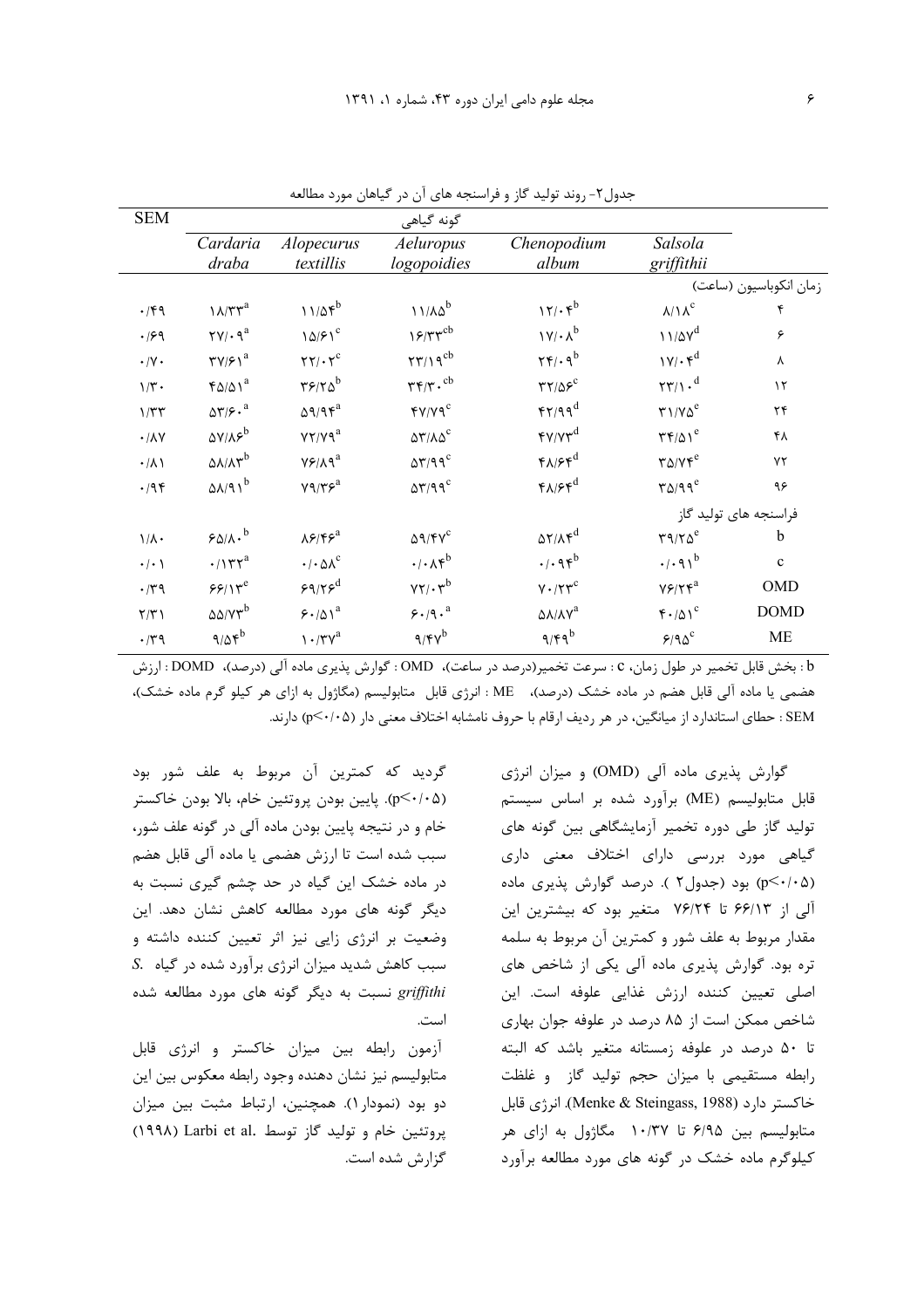حسینی ِ نژاد و همکاران: ارزش غذایی پنج گونه گیاهان شورپسند در منطقه سیستان



نمودار ۱- اثر میزان خاکستر (درصد) بر مقدار انرژی قابل متابولیسم (مگاژول/کیلوگرم ماده خشک)

### تجزیه پذیری ماده خشک

 $in$ ) نتایج حاصل از تجزیه پذیری ماده خشک situ) در گیاهان مورد مطالعه طی ساعات ۳، ۶، ۹، ۱۲، ۲۴، ۴۸، ۷۲ و ۹۶ انکوباسیون در شکمبه درجدول ۳ نشان داده شده است. ناپدید شدن ماده خشک از کیسه های قرار داده شده در شکمبه، با افزایش زمان انكوباسيون افزايش يافت (p<٠/٠۵). در زمان ۹۶ ساعت انکوباسیون، ناپدید شدن ماده خشک، گونه علف شور بیشترین (۷۹/۲۵ درصد) و گونه بونی کمترین (۵۶/۸۲ درصد) میزان بود.

.(۲۰۰۸) Turgut et al) نشان دادند که گوارش پذیری ماده خشک، پروتئین خام و دیواره سلولی (NDF) با افزایش زمان انکوباسیون در شکمبه افزایش مے یابد.

از نظر بخش سریع تجزیه (a)، بخش کند تجزیه (b)، ثابت نرخ تجزیه پذیری (c) و تجزیه پذیری موثر (ED) بین گیاهان مورد مطالعه تفاوت معنی داری (p<٠/٠۵) مشاهده شد (جدول ٣). بخش کند تجزیه

در گونه ازمک بیشترین (۴۶/۱۴ درصد) و در گونه گیاه بونی کمترین میزان (۲۸/۹۳ درصد) را نشان داد. بالاترین میزان ثابت نرخ تجزیه پذیری به علف شور مربوط بود.

بنابر گزارش Van Soest (۱۹۹۴) نرخ نایدید شدن بستگی به زمان لازم برای اتصال میکروب ها به دیواره سلولی و ماهیت دیواره سلولی دارد. در پژوهش حاضر، بیشترین و کمترین میانگین تجزیه پذیری موثر برای سرعت عبور۰/۰۲ به ترتیب به علف شور (۷۵/۶۳ درصد) و دم روباهی (۴۸/۳۶ درصد) تعلق داشت  $(p<\cdot/\cdot \Delta)$ 

در این رابطه مقاومت دیواره سلولی در مقابل تجزیه شدن؛ به ترکیب شیمیایی، آناتومی گیاه، مورفولوژی، ضخامت دیواره سلولی، مزوفیل کمتر، دستجات آوندی بیشتر و نواحی عرضی بیشتری در بافت دیواره سلولی بستگی دارد (Mertens, 1993). بنابراین، برای بعضی علوفه ها بايد به ساير ويژگي ها از جمله ساختار ديواره سلولي و نوع ارتباط سلولز، همي سلولز توجه شود.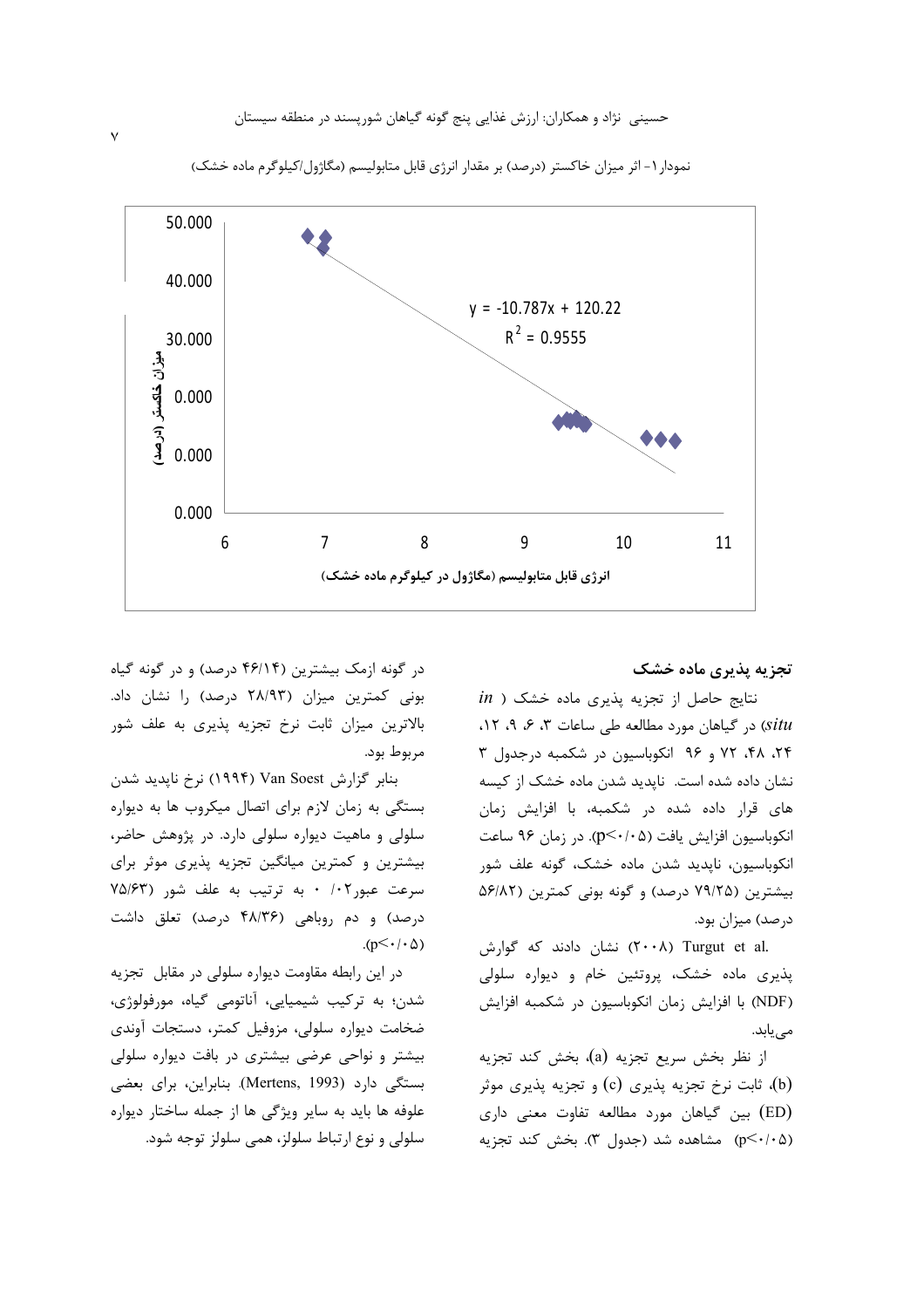| <b>SEM</b>                                                           | Cardaria                                             | Alopecurus                                     | Aeluropus                                                    | Chenopodium                                         | Salsola                                                | زمان انكوباسيون         |
|----------------------------------------------------------------------|------------------------------------------------------|------------------------------------------------|--------------------------------------------------------------|-----------------------------------------------------|--------------------------------------------------------|-------------------------|
|                                                                      | draba                                                | textillis                                      | logopoidies                                                  | album                                               | griffithii                                             | (ساعت)                  |
| $\cdot$ /٣۶                                                          | $r9/r\overline{\lambda^{b}}$                         | $Y5/AF^e$                                      | $\mathbf{r} \cdot \mathbf{y} \sqrt{\mathbf{v}^{\mathbf{d}}}$ | $\mathbf{r}\mathbf{r}/\mathbf{r}\mathbf{s}^c$       | $\Delta\lambda/\lambda$ ۴ <sup>a</sup>                 | $\mathbf{r}$            |
| $\cdot/\tau$                                                         | $f_A/\tau r^b$                                       | $\mathbf{r} \cdot \mathbf{r} \cdot \mathbf{r}$ | $\Upsilon V/\Upsilon \cdot$ <sup>c</sup>                     | $\mathbf{r}\mathbf{s}/\mathbf{q}^d$                 | $SY/SY^a$                                              | ۶                       |
| $\cdot$ /٣۴                                                          | $\Delta \mathbf{Y}/\mathbf{S} \Delta^{\mathrm{b}}$   | $\mathsf{r}\mathsf{r}/\mathsf{r}\mathsf{v}^e$  | $\mathbf{r}$ 9/۲۶ <sup>d</sup>                               | $f1/\Delta^c$                                       | $YY/AY^a$                                              | ٩                       |
| $\cdot$ /۴.                                                          | $5.7v^b$                                             | $\mathbf{y}\mathbf{y}/\mathbf{y}$              | $f\gamma/\gamma q^d$                                         | $f\Delta/\Upsilon^c$                                | $V\Delta/\Upsilon\Upsilon^a$                           | $\mathcal{N}$           |
| $\cdot$ /۴۳                                                          | $X/\gamma\lambda^b$                                  | $f\Delta/ff^e$                                 | $f\Lambda/\tau\tau^d$                                        | $\Delta Y/\Delta \lambda^C$                         | $V\Lambda/\mathfrak{F}\Lambda^a$                       | ٢۴                      |
| $\cdot$ /٣٧                                                          | $Yf/FY^b$                                            | $\Delta f$ /9 $\tau$ <sup>d</sup>              | $\Delta \Upsilon / \Delta V^e$                               | $\Delta V/\gamma V^C$                               | $V\lambda/\lambda$ ۹ <sup>a</sup>                      | ۴۸                      |
| $\boldsymbol{\cdot} \,/\boldsymbol{\curlyvee} \, \boldsymbol{\cdot}$ | $v \xi / \tau \cdot b$                               | $\Delta$ 9/9 $\tau$ <sup>c</sup>               | $\Delta\Delta/Vr^d$                                          | 5.1.5                                               | $V9/\cdot \Delta^a$                                    | ٧٢                      |
| $\cdot/\Delta$ 9                                                     | $V\Lambda/\Upsilon\Lambda^a$                         | $51/09^b$                                      | $\Delta$ ۶/۸۲ <sup>c</sup>                                   | $51/91^b$                                           | $Y9/T0^a$                                              | ۹۶                      |
|                                                                      |                                                      |                                                |                                                              |                                                     |                                                        | فراسنجه های تجزیه پذیری |
| 1/50                                                                 | $r \cdot \Delta r^b$                                 | $\tau\tau/q\gamma^d$                           | $\tau v/\tau v^c$                                            | $YY/YY^C$                                           | $FT/AT^a$                                              | a                       |
| $1/\Delta \mathsf{r}$                                                | $f$ $f$ $f$ $\uparrow$ $f$ <sup><math>a</math></sup> | $f \wedge (\cdot)$                             | $\gamma \lambda / 9 \gamma^d$                                | $\mathbf{r}\mathbf{r}/\cdot\mathbf{r}^{\mathrm{c}}$ | $\mathbf{Y}$ $\mathbf{S}$ $\mathbf{Y}$ $\cdot$ $\cdot$ | $\mathbf b$             |
| $\cdot$ /٣٩                                                          | $v \epsilon / \epsilon v^b$                          | $57/97^c$                                      | $\Delta$ ۶/۲. <sup>e</sup>                                   | $9.1\cdot\text{A} \cdot \text{d}$                   | $\gamma$ ٩/ $\cdot$ $\cdot$ <sup>a</sup>               | a+b                     |
| $\cdot/\cdot$                                                        | $\cdot/\cdot \wedge \cdot^b$                         | $\cdot/\cdot\tau\Delta^c$                      | $\cdot$ / $\cdot$ $\circ$ 9 <sup>b</sup>                     | $\cdot$ / $\cdot$ $\circ$ 9 <sup>b</sup>            | $\cdot/\gamma$ 9 $\gamma^a$                            | $\mathbf{c}$            |
| $\cdot$ /٣۴                                                          | $5y/a \cdot b$                                       | $f\Lambda/\tau e^d$                            | $f \wedge / \wedge f^d$                                      | $\Delta Y/Y \cdot$ C                                | $\mathsf{Y}\Delta/\mathsf{F}\mathsf{Y}^{\mathrm{a}}$   | $(k=0.02)$ ED           |

جدول۳- تجزیه پذیری ماده خشک (درصد) و فراسنجه های مربوط به آن در گیاهان مورد مطالعه

a : بخش سريع تجزيه (درصد)، b : بخش كند تجزيه (درصد)، a+b : تجزيه يذيري بالقوه (درصد)، c : ثابت نـرخ تجزيـه يـذيري (درصـد در سـاعت)، ED : تجزیه پذیری موثر (درصد) در سرعت عبور (K ) ۲ درصد در ساعت ، SEM : انحراف استاندارد از میانگین هـا، حـروف لاتـین مختلـف در هـر ردیـف نـشان دهنده وجود اختلاف معنى دار در سطح ۰/۰۵است.

> توان تجزیه پذیری بالقوه (a+b) در گیاهان مورد مطالعه بين ٥۶/٢ تا ٧٩/٠٠ درصد متغير بود كه بیشترین آن مربوط به گونه علف شور و کمترین مقدار در گونه بونی مشاهده شد (p<٠/٠۵). Riasi et .x + ٨) دليل كاهش سرعت تجزيه پذيرى ماده خشک در خوراک ها را وجود خاکستر پایین و محتویات دیواره سلولی بالا ذکر نموده اند که نتایج این بخش از پژوهش حاضر را توجیه می کند.

> .Larbi et al (۱۹۹۸) گزارش کردند که فراسنجه های برآورده شده از تجزیه پذیری با روش کیسه های نايلوني (b ،c و ED) به جز بخش a به طور معنى دارى با میزان دیواره سلولی همبستگی دارد. بررسی ها نشان داده است که NDF و لیگنین اثرات منفی بر تجزیه پذیری و گوارش پذیری علوفه ها دارد. بالا بودن قابلیت حل ماده خشک بخش a در گونه علف شور را می توان

به خاکستر خام نسبتاً زیاد در این گیاه مربوط دانست، هر چند که بخش های الیافی این علوفه نیز به مراتب یایین تر از دو گیاه دیگر بود.

چنین وضعیتی حاکی از قابلیت تجزیه پذیری بالاتر می باشد (Djouvinov and Todorov 1994) می (Gomes et al. 1994, al. 1992).

# نتيجه گيري

با توجه به نتايج اين تحقيق، مشخص شد كه گياهان مورد مطالعه در این تحقیق می تواند به عنوان بخشی از علوفه دام مورد استفاده قرار گیرند. اما با توجه به احتمال وجود مواد ضد تغذيه اي در گياهان هالوفيت با توجه به نتایج بدست آمده در روش تولید گاز که باعث عدم همبستگی با روش تجزیه پذیری ماده خشک شد، نیاز به بررسی های بیشتری در این زمینه ًمی باشد.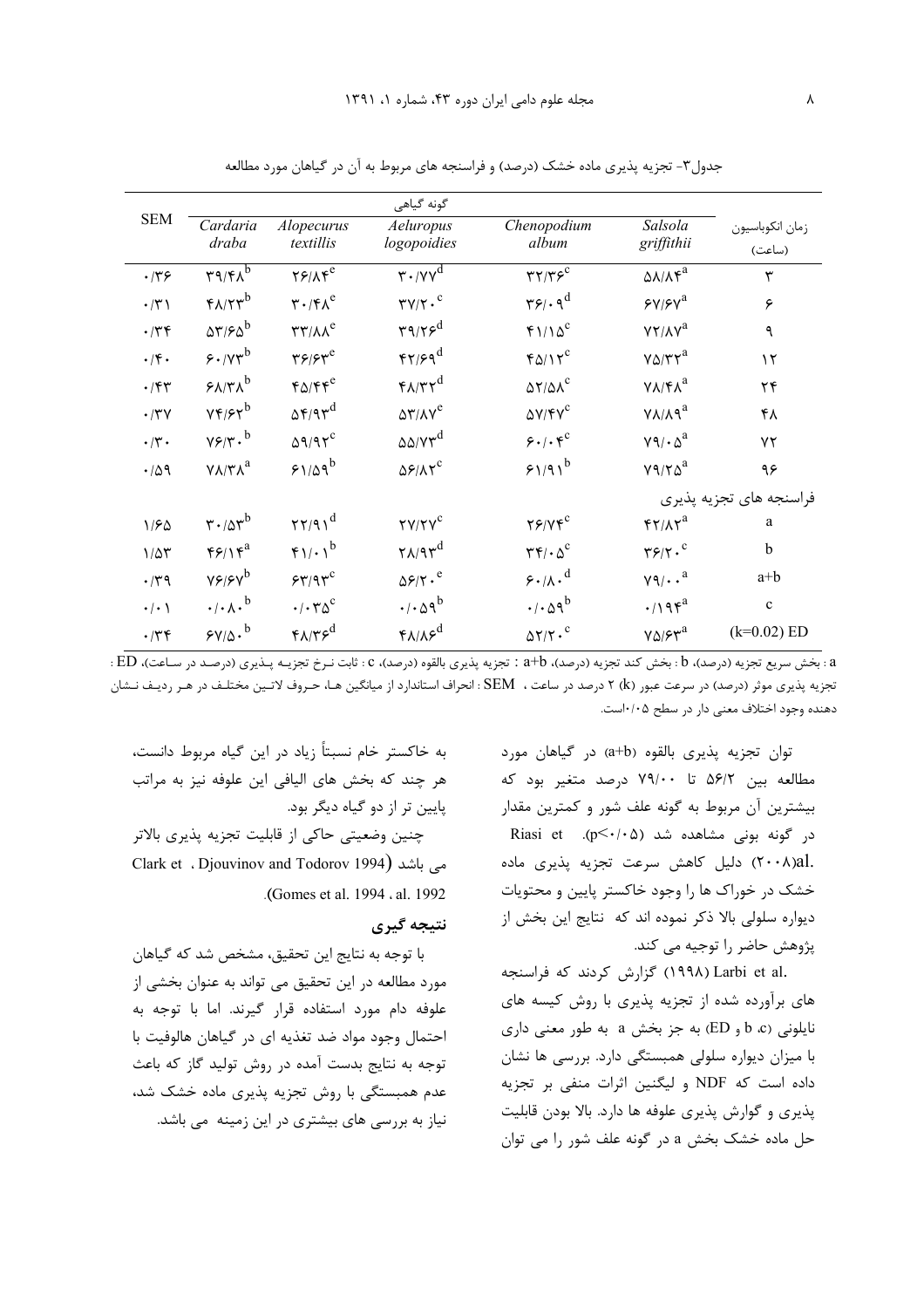حسینی نژاد و همکاران: ارزش غذایی پنج گونه گیاهان شورپسند در منطقه سیستان

#### **REFERENCES**

- 1. Agricultural and Food Research Council. 1992. Nutrient Requirements of Ruminant Animals: Protein. Technical Committee on Responses to Nutrients. Report No. 10. Nutrition Abstracts and Reviews. Series B. 62(2): 787-835.
- 2. AOAC. 1990. Official Methods of Analysis. 15<sup>th</sup> edn. Association of official analytical chemists. Arlington. U SA.
- 3. Asadi, M. (1380). Iran Flora, No. 38. 1<sup>st</sup> Ed. Researches of Forests and Pastures institute, Tehran.
- 4. Asri, Y. (1377). Plant cover of salt marshes of Uromia lake  $(1<sup>st</sup> Ed)$ . Jehad e Sazandegi Minestry, Pastures and Forests Research and Education Assistance.
- 5. Ayoub, A. T. & Malcom, C. V. 1993. Halophytes for livestock rehabiltiation of degraded land and sequestering atmospheric carbon. UNEP.ISBN92 -807-1406-6.
- 6. Bagheri Rad, E., Dianati Tilaki, G., Mesdaghi, M. & Amirkhani, M. (1386). An investigation of forage quality of three grasses *(Aeluropus lagopoides, Aeluropus littoralis, Puccinellia distans)* at saline and alkaline habitats of Incheh-boroun in Golestan province, Journal of Pajouhesh and Sazandegi, 76: 157- 163.
- 7. Bashtini, J. & Tavakoli, H. (1381). Determination of nutritive value of five dominant species of halophyte plants in salt desert lands of Khorasan province, Journal of Pajouhesh and Sazandegi, 55: 2-5.
- 8. Clark, J.H., Klusmeyer, T.H. & Cameron, M.R. 1992. Microbial protein synthesis and flow of nitrogen fractions to the duodenum of dairy cows. Journal of Dairy Science, 75: 2304-2323.
- 9. Djovinov, D.S. and Todorov, N.A. 1994. Influence of dry matter intake and passage rate on microbial protein synthesis in the rumen of sheep and its estimation by cannulation and a non invasive method. Animal Feed Science and Technology, 48: 289-304.
- 10. Dubbs, M. T., Vanzaant, S. E., Kitts, S. E. & Howlett, C. M. 2003. Characterization of Season and sampling method effects on measurement of forage quality in fescue-based pastures. Journal of Animal Science, 81: 1308- 1315.
- 11. El-shaer, H.M. 1993. Nutritive Value of Halophytes. Animal Nutrition Department, Desert Research Center, Mataria Cairo, Egypt, pp.437-475.
- 12. Filekesh, A. (1378). Study of nutritive value of desert and salt desert lands plants for grazing of animal in Sabzevar region, One period, Chenopodiacea Family. Final Report of Research Plan. Agriculture and Nature Recourses Research Center of Razavi Khorasan Province.
- 13. Ghorchi, T., Ghorbani, Gh., Basiri, M. & Sadeghian, M. (1375). Determination of chemical compositions, digestibility and degradability of three pasture species of Semirom, In: Proceeding of the First Research Seminare of Animal Nutrition of Country, Animal Science Research Institute, Karaj, pp. 261-270.
- 14. Gomes, M.J., DeB Hovell, F.D. & Chen, X.B. (1994). The effect of starch supplementation of straw on microbial protein supply in sheep. Animal Feed Science and Technology, 49: 277-286.
- 15. Heady, H. F. & Dennis Child, R. (1994). Rangeland ecology and management. West View Press. USA.
- 16. Heshmati, Gh. A., Baghani, M. & Bazrafshan, A. (1385). Comparison of nutritive value of 11 pasture species of Golestan province, Journal of Pajouhesh and Sazandegi (in Natural Resources), 73: 90-95.
- 17. Hormozi pour, H. (1388). *Determination of nutritive value of six species of forage plants in Sistan region*. Msc. Thesis, University of Zabol, Zabol.
- 18. Hosseini, A. (1376). Otecology of *Puccinellia distans* species in Gorgan and Dasht region. Journal of Pajouhesh and Sazandegi, 36(3):21-27.
- 19. Kocheki, E., Nasiri Mahalati, M., Banayan Aval, M. & Kolahi Ahari, A. (1372). *Grazing management in pastures* (Translate). Mashhad Publishing, Mashhad.
- 20. Larbi, A., Smith, J. W., Kurdi, I. O., Adeknle, I. O., Rajj, A. M. & Ladipo, D. O. (1998). Chemical composition, rumen degradation and gas production characterisitics of some multipurpose fodder trees and shrubs during wet and dry seasons in the humid tropics. Animal Feed Science and Technolgy, 72: 81- 96.
- 21. Laudadio, V., Tufarelli, V., Dario M., Hammadi M., Mouldi Seddik, M., Lacalandra, G.M. & Dario, C. (2009). A survey of chemical and nutritional characteristics of halophytes plants used by camels in Southern Tunisia. Tropical Animal Health Production, 41: 209-215.
- 22. Menke, K.H. & Steingass, H. (1988). Estimation of the energetic feed value obtained from chemical analysis and gas production using rumen fluid. Animal Research Development, 28:7-55.
- 23. Mertens. D.R. 1993. Kinetic of cell wall digestion and passage in metabolism. In: Quantitative aspects ruminant digestion and metabolism. Edited by J.M. Forbes and J. France, CAB International, Wallingford, Uk, pp. 345